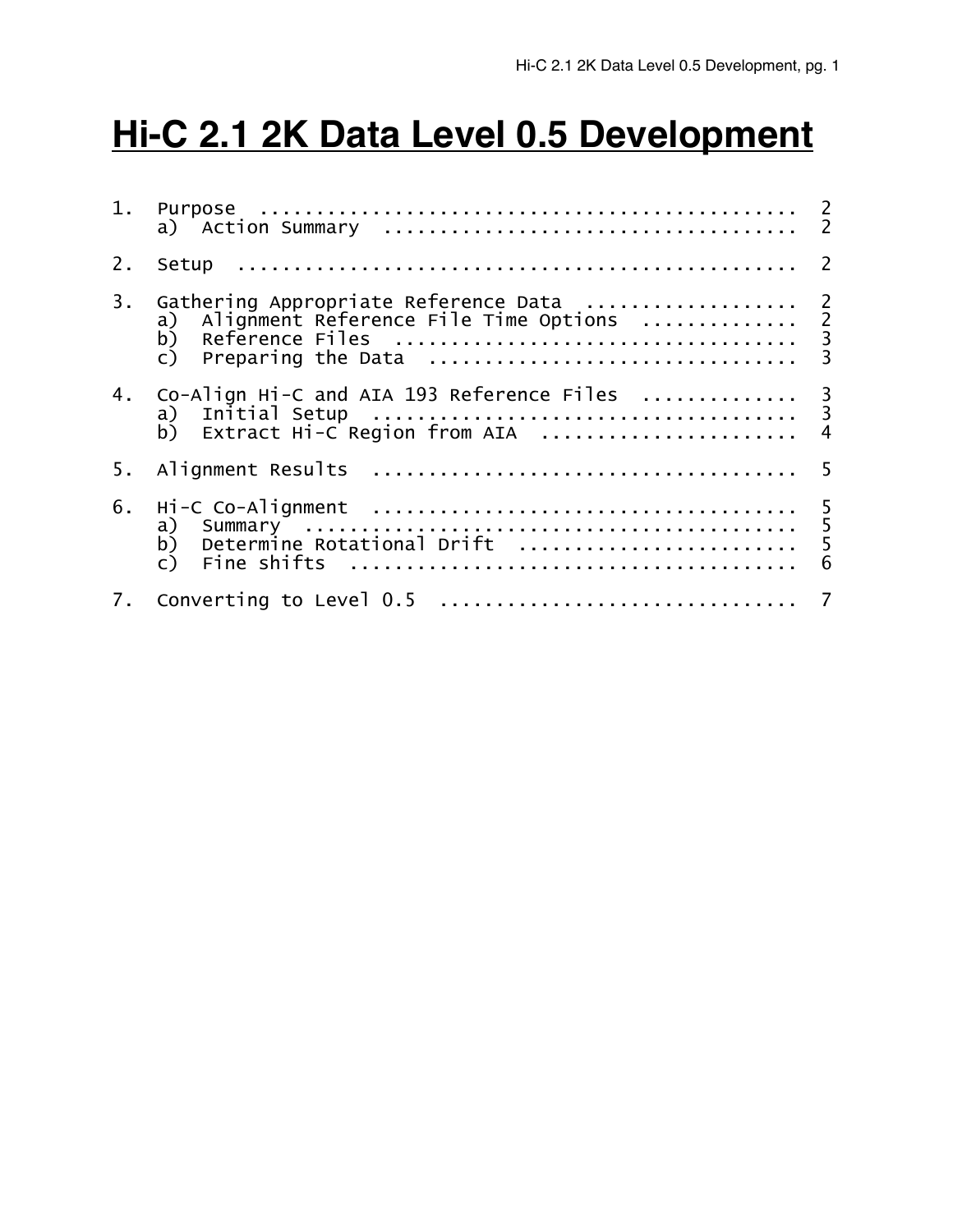## **1. Purpose**

To provide a properly-oriented raw level dataset with correct FITS header information.

#### **Action Summary**

- Rotate image by 90 degrees counter clockwise
- Subtract 126 seconds from sounding rocket time stamp
- Determine correct pointing and roll angle with respect to sun center using AIA
- Adjust centers with fine pointing shifts
- Update other FITS header keywords to be more informative

## **2. Setup**

The Level 0 Hi-C "Light" FIT files include file numbers 172 - 249. Frames 142-156 are used for dark calibration. Frame 163 was taken while slewing and is used for locating the mesh to create a flat image.

In order to run the programs listed within this document, you will need to include all of Hi-C IDL programs under your IDL tree. (Contact Sabrina dot Savage at nasa dot gov for the list of IDL programs.) However, the information here provides a reference for how the FITS headers were corrected. (A separate guide, available upon request, describes how the data was processed.)

## **3. Gathering Appropriate Reference Data**

### **a) Alignment Reference File Time Options**

The Hi-C file to sort out alignment was chosen based on a common reference times with AIA 171:

Reference AIA 171: 29-May-2018 18:56:57.350 UT.

The closest temporal Hi-C image (after correcting the FITS header time stamp by -126 seconds) was taken at:

Hi-C 172 18:56:56.64 UT [Level 0 Frame 180; time stamp corrected from 18:59:02:64 UT].

#### **b) Reference Files**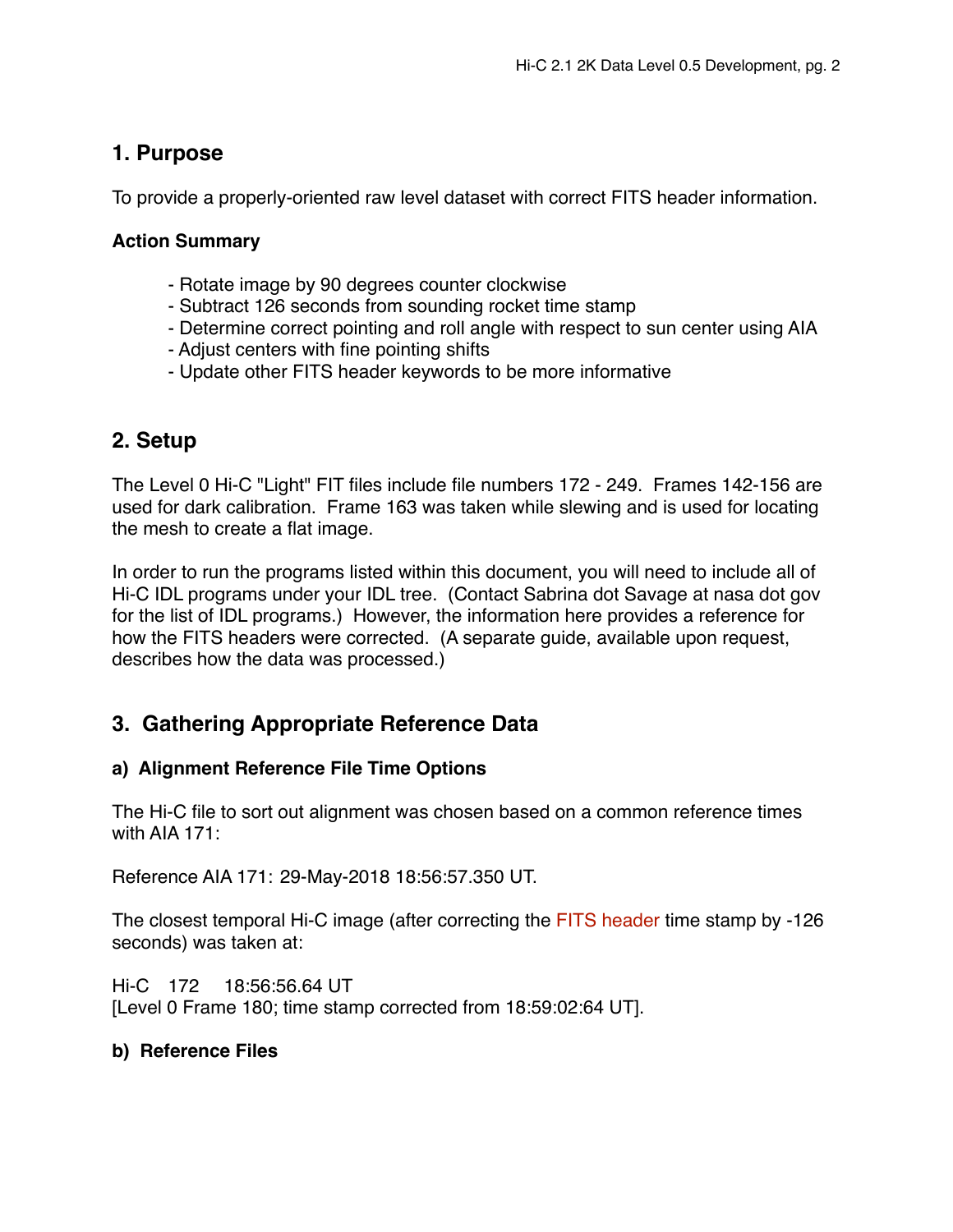The Hi-C reference frame is labeled number 180 in the Level 0 file name set (HiC00180.fit).

The AIA reference files are downloaded as Level 1 FITS.

Testing

>> Level0.5\_Development/**1\_Alignment\_Setup**/

Hi-C

HiC00180.fit

AIA

aia.lev1.171A\_2018-05-29T18\_56\_57.35Z.image\_lev1.fits

#### **c) Preparing the Data**

Initial actions: read in data, rotate hi-c image to solar orientation (90 deg CCW), and create maps.

#### Testing

>> Level0.5\_Development/**1\_Alignment\_Setup**/

Hi-C

Cursory preparation of the Hi-C reference frame for co-alignment:

```
IDL> mreadfits, 'HiC00180.fit', hindex, hdata 
IDL> index2map_ss, hindex, hdata, hic_map180 
     hic_map180 = rot_map(hic_map180, -90)
```
AIA

```
IDL> files = file_search('aia*.fits') 
IDL> mreadfits, files, aindex, adata 
     index2map_ss, aindex, adata, aia_map171
```
## **4) Co-align Hi-C and AIA 193 Reference Files**

#### **a) Initial Setup**

The Hi-C images are an extracted region of unknown pointing rolled by an unknown number of degrees  $(\theta_H)$ . The Hi-C resolution is  $dx_H = 0.129$  arcsec/pix.

The Level 1 full Sun AIA images have a roll angle of  $\theta_A \sim 0.02^\circ$  and a resolution of ~0.6 arcsec/pix.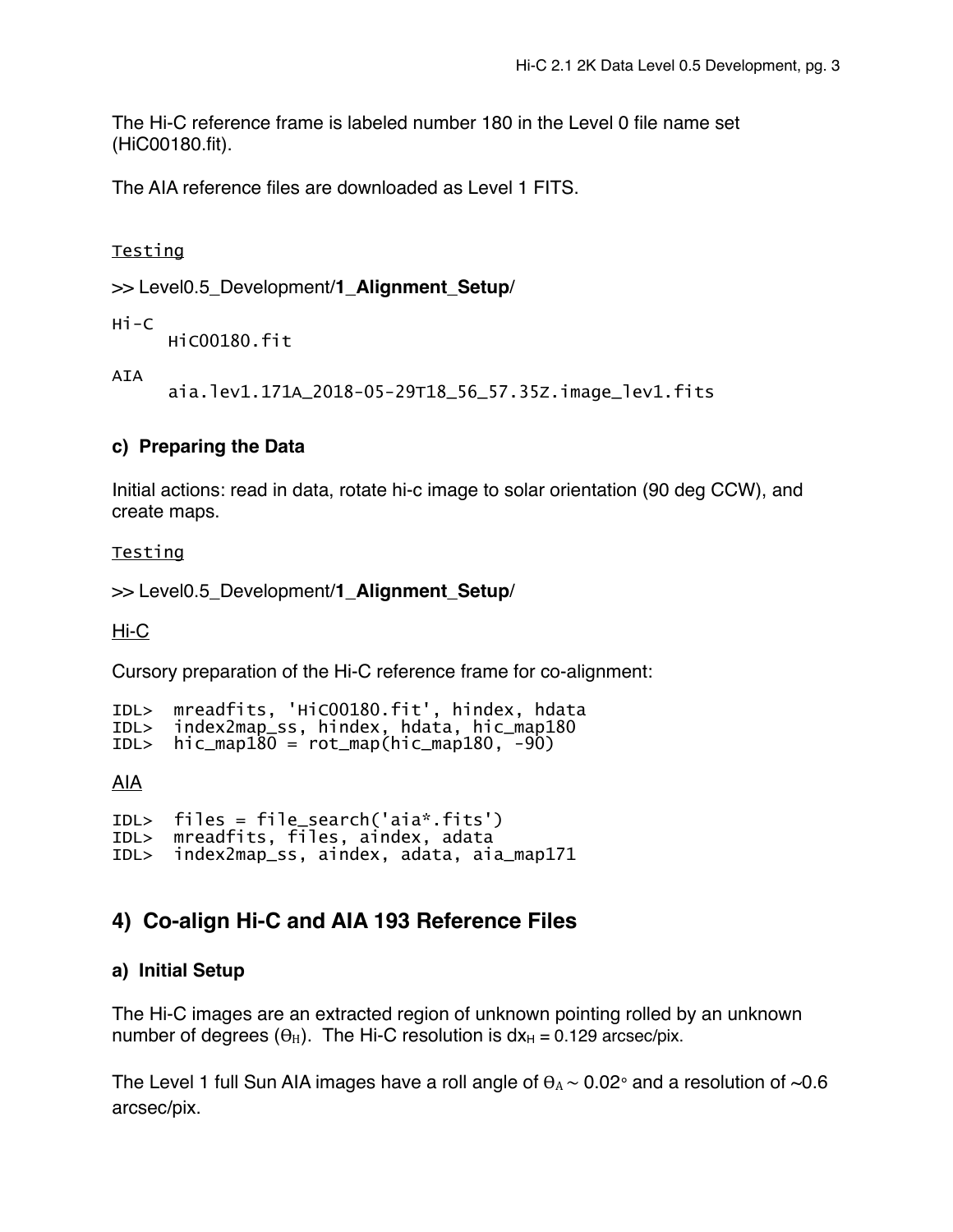

#### **b) Extract Hi-C Region from AIA**

The following process was iterated until the proper Hi-C roll angle  $(\theta_H)$  and center coordinates were determined:

- 1. Rotate full-Sun AIA by  $\theta_{\rm H}$ . (iterate)
- 2. Re-grid the rotated AIA image to have the same resolution as Hi-C.
- 3. Adjust the Hi-C center pixel. (iterate)
- 3. Extract the Hi-C region from AIA (aia\_match) using Hi-C as the reference.

#### **Testing**

>> Level0.5\_Development/**2\_Alignment**/

IDL> rotang = hroll - aia\_map171.roll\_angle  $rainamp171 = rot_map(aia_map171, rotang,$ center=aia\_map171.roll\_center)

\*\*\* Answer from iterating: **hroll = 0.985** \*\*\*

IDL> hres =  $0.129$  & ares =  $aia_map171.dx$  & frac =  $ares/hres$ IDL> data\_info, aia\_map171, /nodata, info=info & asx = info.sx & asy = info.sy IDL> data\_info, hic\_map180, /nodata, info=info & hsx = info.sx & hsy  $=$  info.sy

```
IDL> graia_map171 = grid_map(raia_map171, asx*frac, asy*frac) 
IDL> gamap = graia_map171 & gamap.dx = hres & gamap.dy = hres 
IDL> hmap = hic_map180 & hmap.dx = hres & hmap.dy = hres
```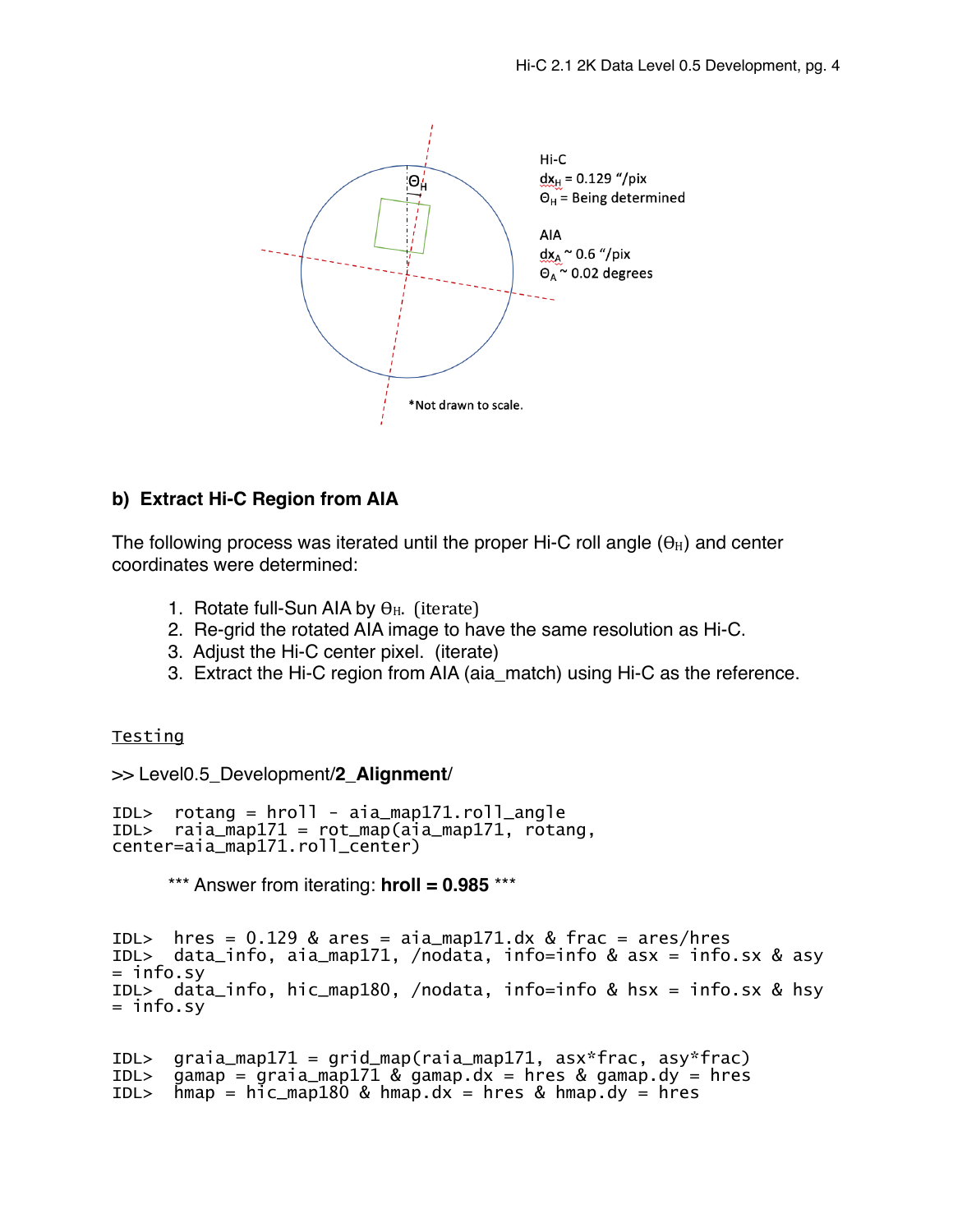```
IDL> hmap.roll_angle = hroll
```
IDL>  $hmap.xc = hxc$  &  $hmap.yc = hyc$ 

\*\*\* Answers from iterating: **hxc = -114.39 & hyc = 259.05** \*\*\*

```
IDL> sub_map, gamap, aia_match, ref_map=hmap, /quiet, /preserve 
     my_w indow, hmap, res=.5, /typ, win=0
IDL> my_window, sgamap, res=.5, /typ, win=1 
IDL> blink, [0,1]
```
\*\*\* Ignore the lower half of the Hi-C image, below the row of missing pixels. \*\*\* \*\*\* Top half of blinking window should be aligned. \*\*\*

*Result saved as Level0.5\_Development/2\_Alignment/aia\_match.sav.*

# **5) Alignment Results**

The Hi-C parameters are set to those of the known values for the aligned, extracted AIA field of view determined from Section 4 above (aia\_ext2). The results are:

- $\cdot \theta_{\text{H}} = 0.985$ °
- **xc** = -114.39 [arcsec from sun-center] **-- Level 0 Frame 8**
- **yc** = 259.05 [arcsec from sun-center] **-- Level 0 Frame 8**
- $\cdot$  **rsun** = 946.127 [arcsec]
- $\cdot$  **roll** center = [0,0]
- **image size** = [2152, 2064]

## **6) Hi-C Co-Alignment**

#### **a) Summary**

In order to determine the proper pointing information for all of the other Hi-C frames, the rotation drift from this Hi-C frame plus relative offsets to compensate for fine shifts (i.e., jitter) must be incorporated.

#### **b) Determine Rotational Drift**

The rotational drift of the region is very small because the image set only spans less than 6 minutes. However to be thorough, we will calculate and incorporate it into the pointing information. To do so, we get the precise drift rate from the corresponding AIA image set. The initial and final Hi-C "Light" images were taken at the following times:

Hi-C t0 172 18:56:26.210 UT  $xc = -114.23$   $vc \sim 259.2$ tf  $172$  19:01:52.180 UT  $xc = -113.88$  yc  $\sim$  259.2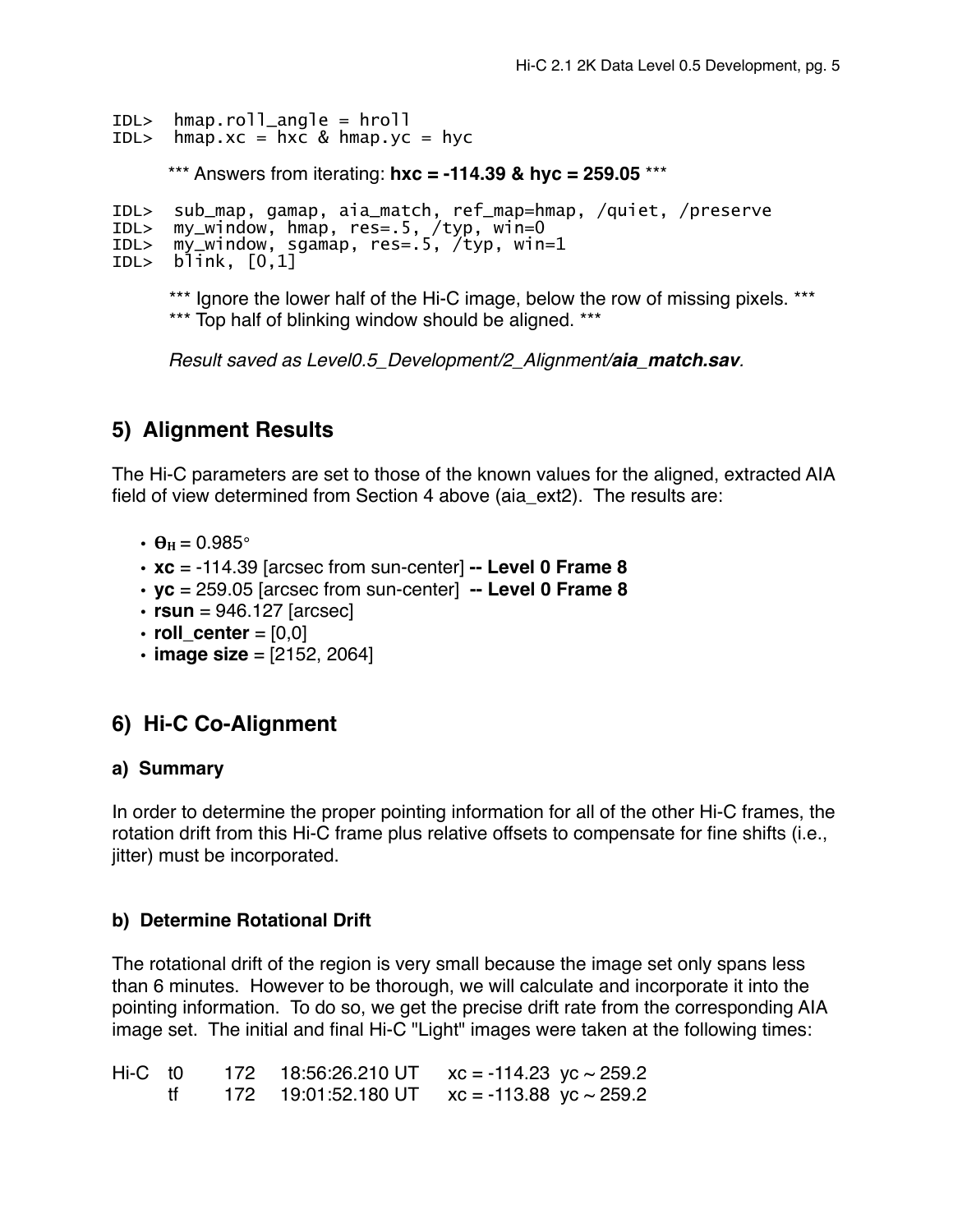The AIA 193 images encompassing the Hi-C data set are taken from the following times:

| AIA t0 |    | 171 | 18:56:21.350 UT |
|--------|----|-----|-----------------|
|        | Ħτ | 171 | 19:01:57.350 UT |

The AIA extractions corresponding to the Hi-C field of view were created in the same way as described in Section 4 to create aia\_match.

A few points were chosen between the initial and final frames and tracked to determine the drift. **There is less than 3 pixel drift over 326 seconds in the X-direction (~0.00107 arcsec/second)** and about a 0 pixel drift in y, as expected. The Hi-C coaligned pointings were then adjusted to allow for this small amount of drift in the Xdirection. (*Only the X-coordinate is adjusted for drift due to the small roll angle and short observing period.*)

This drift rate is taken into account in hic21\_centers.pro and calculated from the reference frame and center values summarized in Section 5, which is called from hic21\_level05.pro.

#### **c) Fine Shifts**

The fine shifts are a combination of initial coarse inter-alignment derived by hand (S. Savage) and then combining with fine shifts derived by R. Morton and further refined by P. Chitta.

*Vector of shifts saved as Calibration/hic21\_fine\_shifts.sav.*

The saved structure contains time, jx, and jy (i.e., jitter x & y). The centers are corrected in hic21\_centers.pro (through hic21\_level05.pro) via:

 $\rightarrow$  centers.xc = centers.xc + fine shifts.jx  $\rightarrow$  centers.yc = centers.yc + fine\_shifts.jy

# **7. Converting to Level 0.5**

Now that we have all of the proper header information to reference the Hi-C images to their proper field of views on the Sun, we can use hic\_level05.pro to properly apply it to all of the images and update the FITS headers *in a way that is consistent with the AIA FITS headers*.

The program performs the following actions:

- Rotate by 90 degrees CCW.